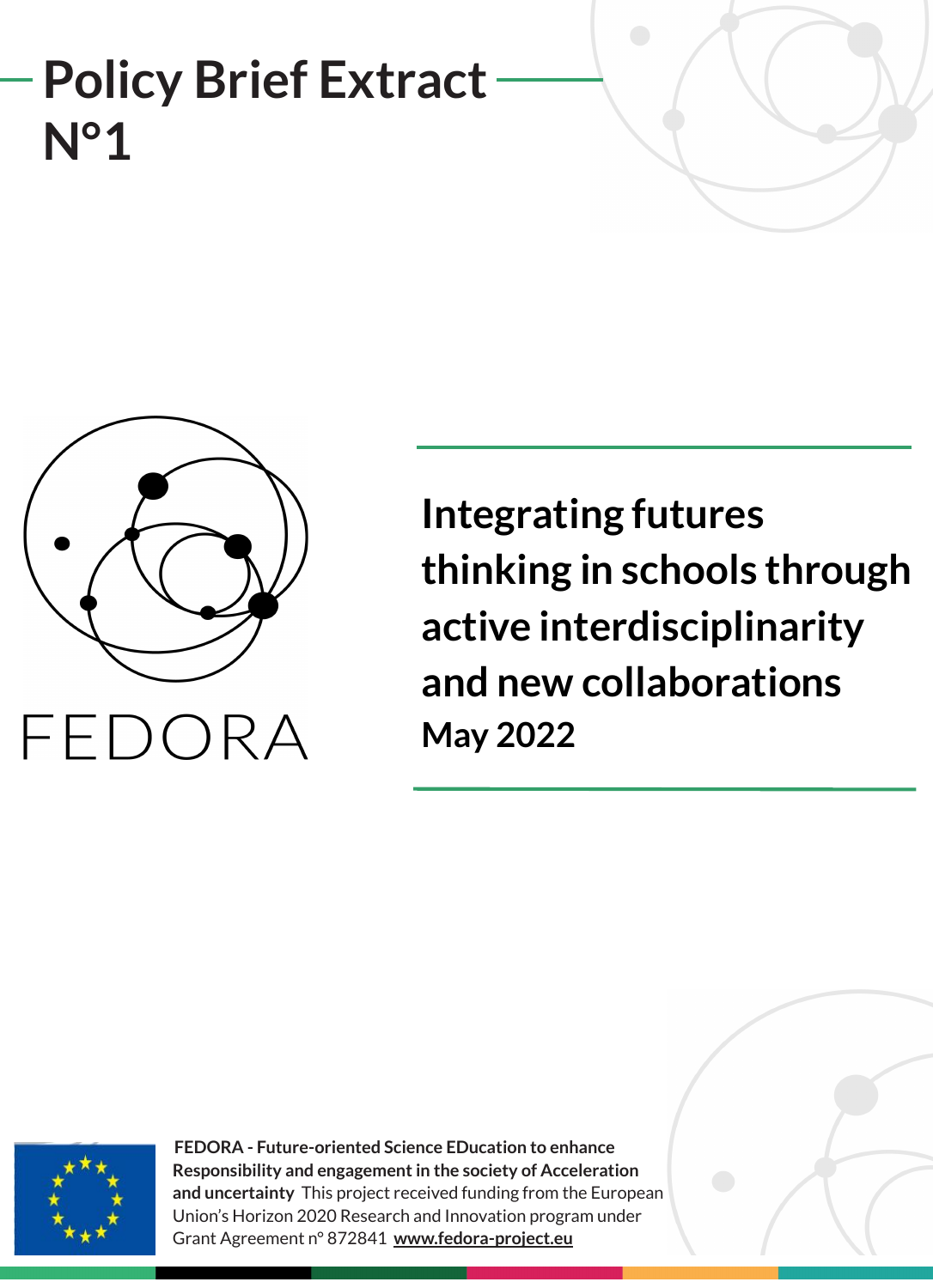

**This policy brief, produced in collaboration with 3 work packages,\* draws on the first progressive reports elaborated during the first half of the project.** 

**They inform about the preliminary approach to address the alignment of science teaching/learning in formal contexts, the exploration of new languages, narratives and arts and the futurisation of science education.** 

**These findings will be revised on the basis of the results of the Delphi study.** 

\*WP1, WP2 and WP3 of the FEDORA PROJECT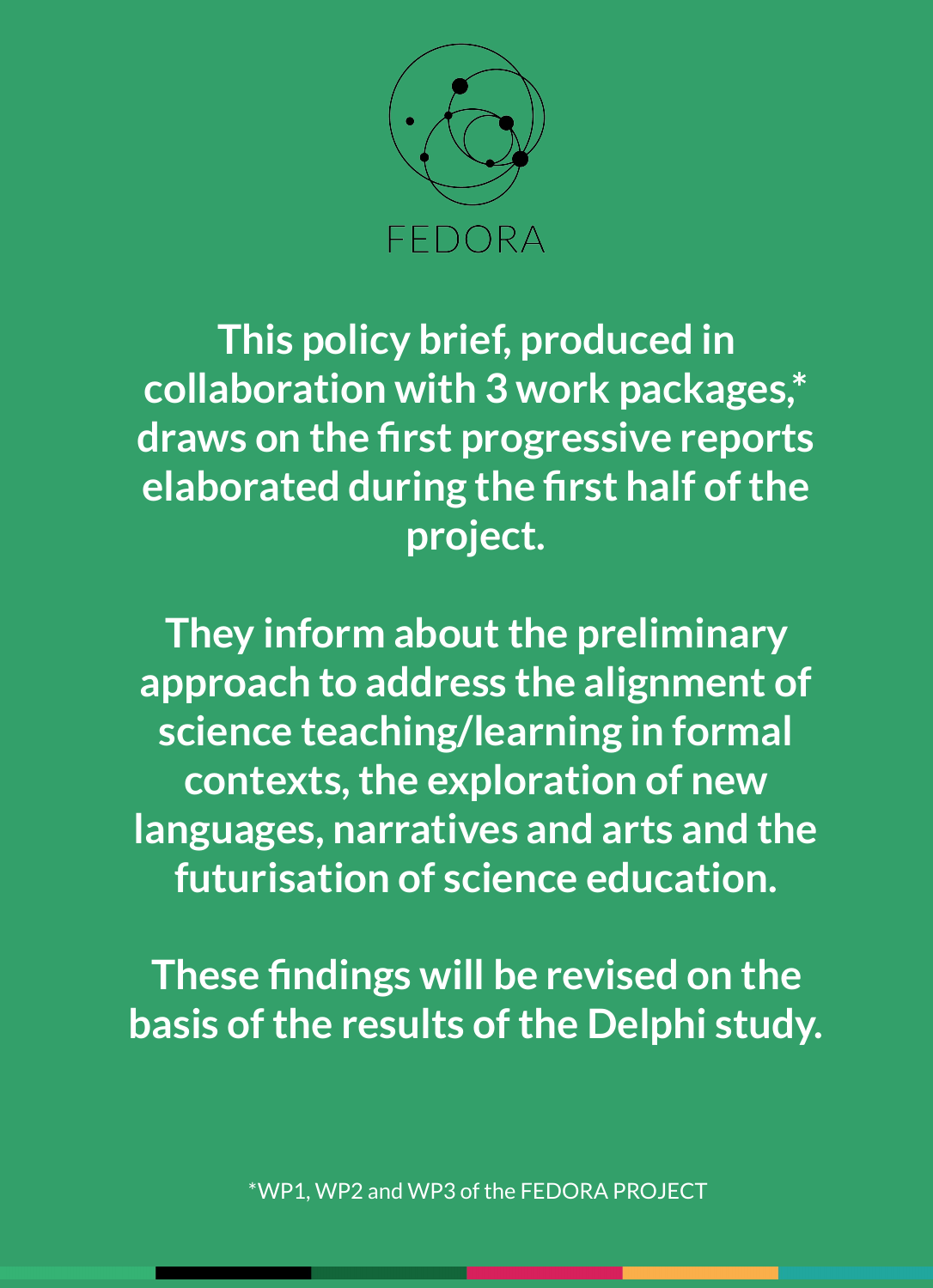### **INSTITUTIONAL RECOMMENDATIONS**

To foster interdisciplinarity, institutions should consider:

**Contexts** to create "third spaces", that is, spaces that do not belong to any disciplinary context but that are inhabited in both safe and creative ways in multiple disciplines that enhance meaningful learning.



- **Cultural change to foster new** professional identities that are based on interdisciplinarity. Structural support from policy making should be given to institutions for deconstructing the hegemony of sciences through revision of KPIs of institutional evaluation.
- **Organisational processes** to detect gaps creating paradoxes and discouraging interdisciplinarity. Human resource management practices such as recruitment and evaluation are of crucial importance to directing individuals or their groups to foster co-teaching, open schooling and collaboration between disciplines.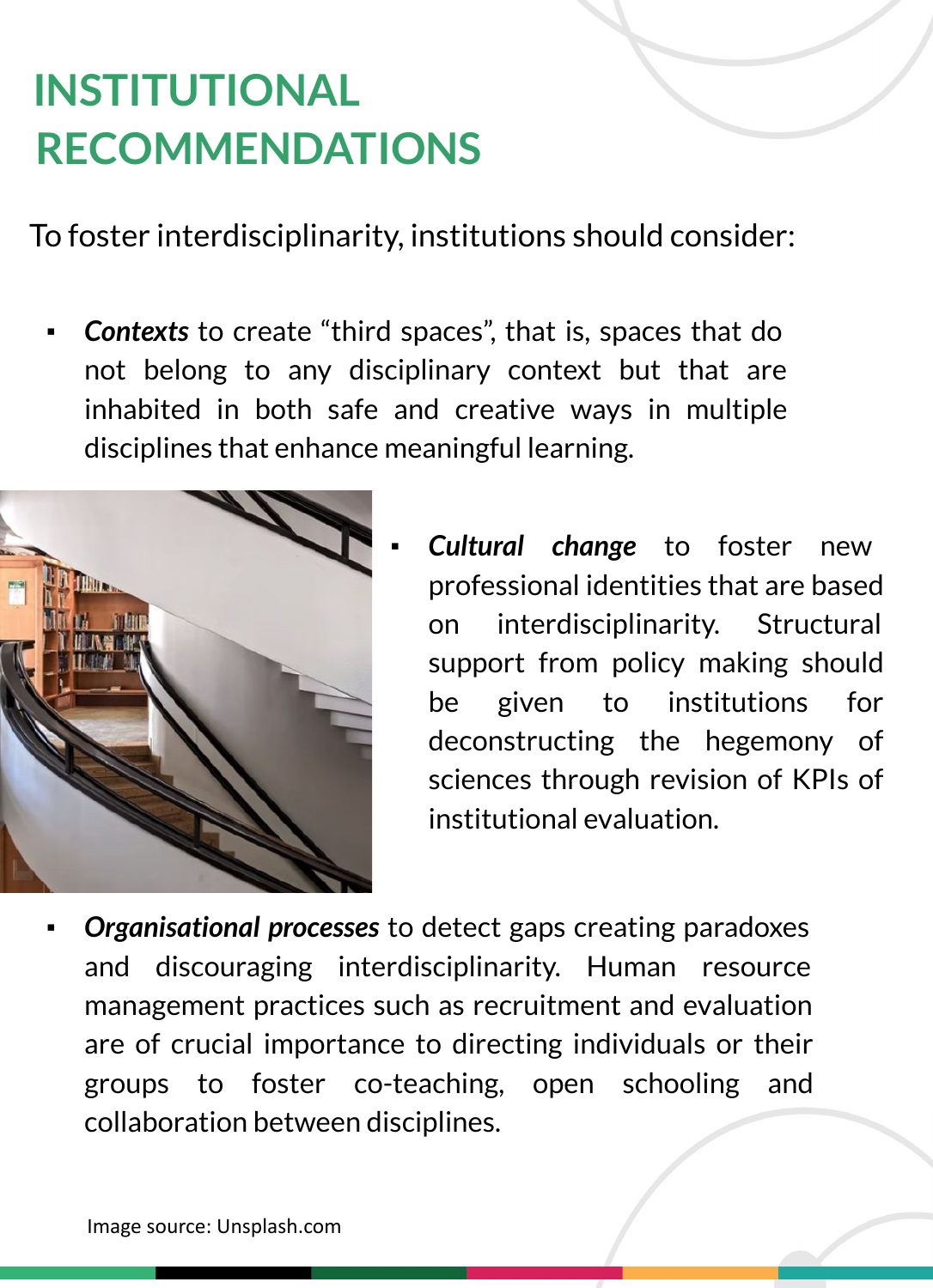#### **TEACHING AND LEARNING RECOMMENDATIONS**

To enhance and support schools and teachers to explore new collaborations with artists and creative professionals, teaching and learning practices should capitalise on:

- **Fostering immersive experiences** including theatre, dramatization arts, music which can be helpful to understand complex issues such as global health, climate crisis, and the impact of technology on society.
- Including storytelling, a social and educational practice that predisposes to "making a memory", sharing collective experiences from learning to entertainment. Storytelling stimulates creativity and is essential for developing empathic and listening skills.



**Prioritizing timely themes** to bridge the gap between formal and informal education and the critical issues of everyday life. Fostering critical thinking gives students the capacity to talk about contemporary challenges and tools to understand our present.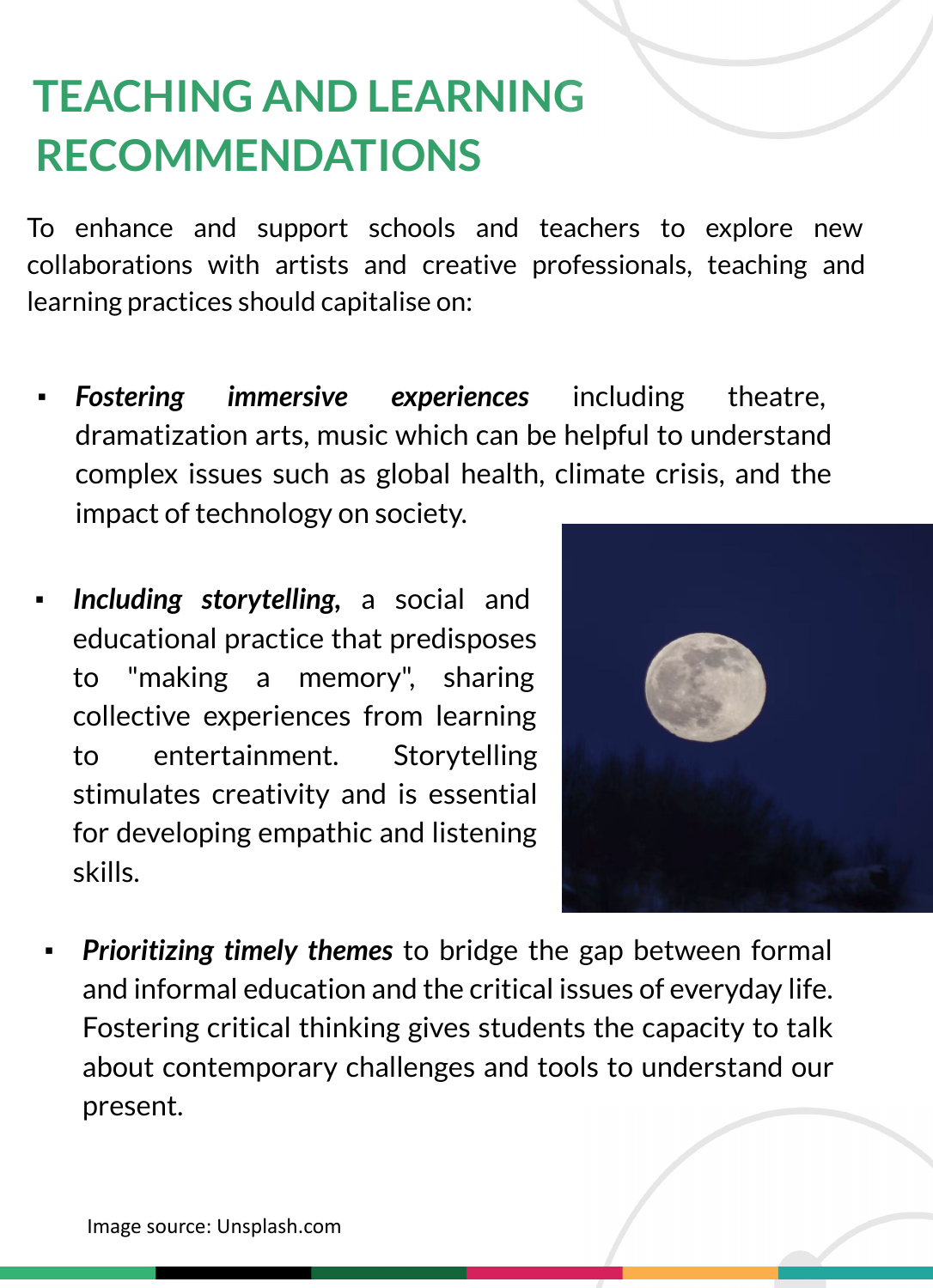### **TEACHING AND LEARNING RECOMMENDATIONS**

Making use of traditional and digital tools whose roles have become even more pronounced during the COVID 19 pandemic. To sustain the importance of sociability and relationships in building knowledge, tools should be considered meaningfully.



**Going beyond frontal teaching** to promote peer exchanges among students, getting students to work in inverted classes, meaning students study a subject and then teach it to their peers.

**Fostering inclusive practices in lessons** taking into account capacity and difference among students to discover the richness of diversity.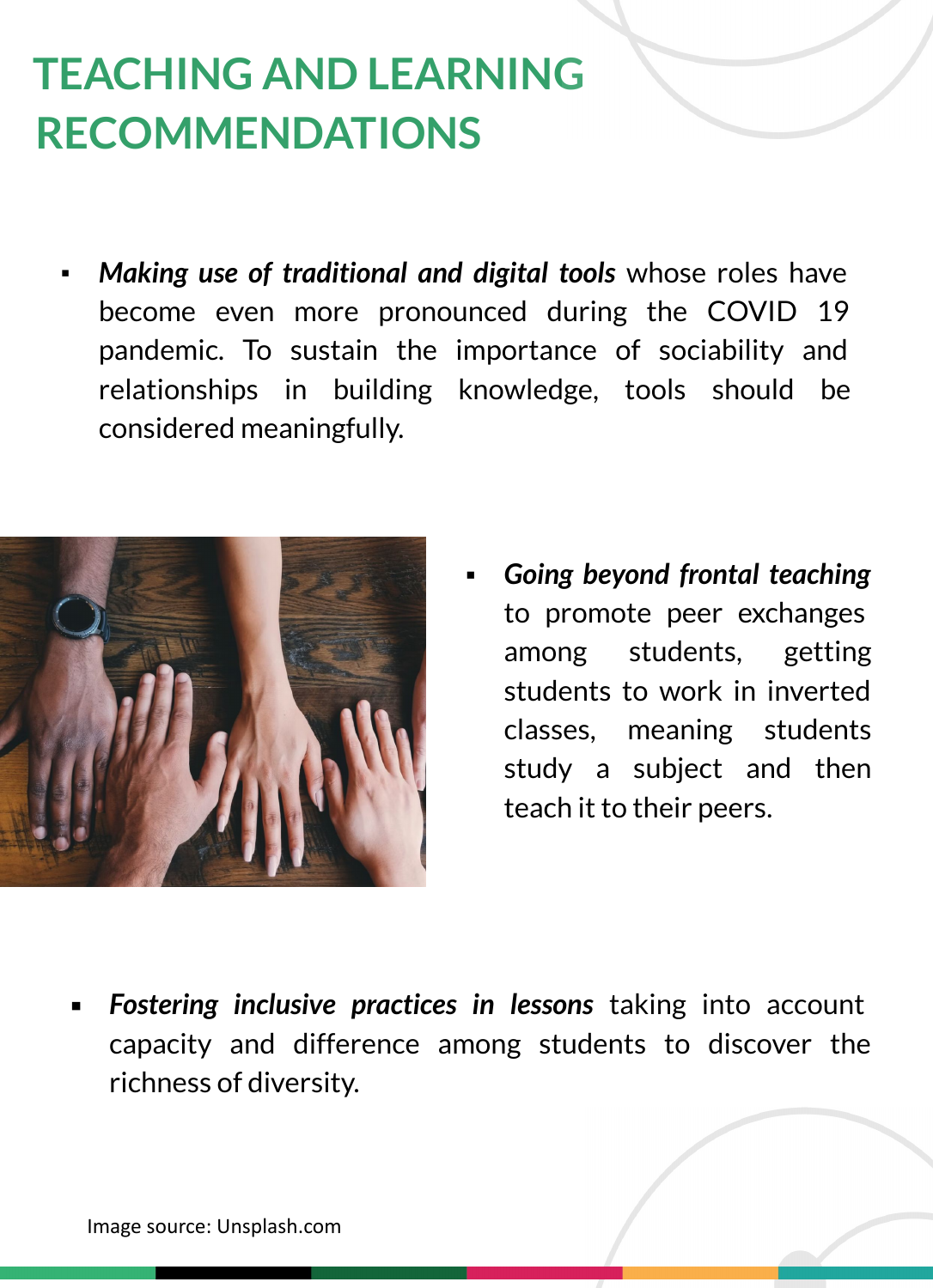# **CURRICULUM RECOMMENDATIONS**

To enhance curriculum content, national curricula should provide opportunities for integrating futures thinking in school subjects and programs by:

*Clarifying the concept of futures* in national curricula. Although existing curricula include flexibility and concepts that provide opportunities for integrating futures thinking in school subjects and programs, they are often highlighted without explicit mention of futures thinking skills.



Address ongoing trends or developments, not only present-day issues. This will help the curricula to be more dynamic and open to evolve with time.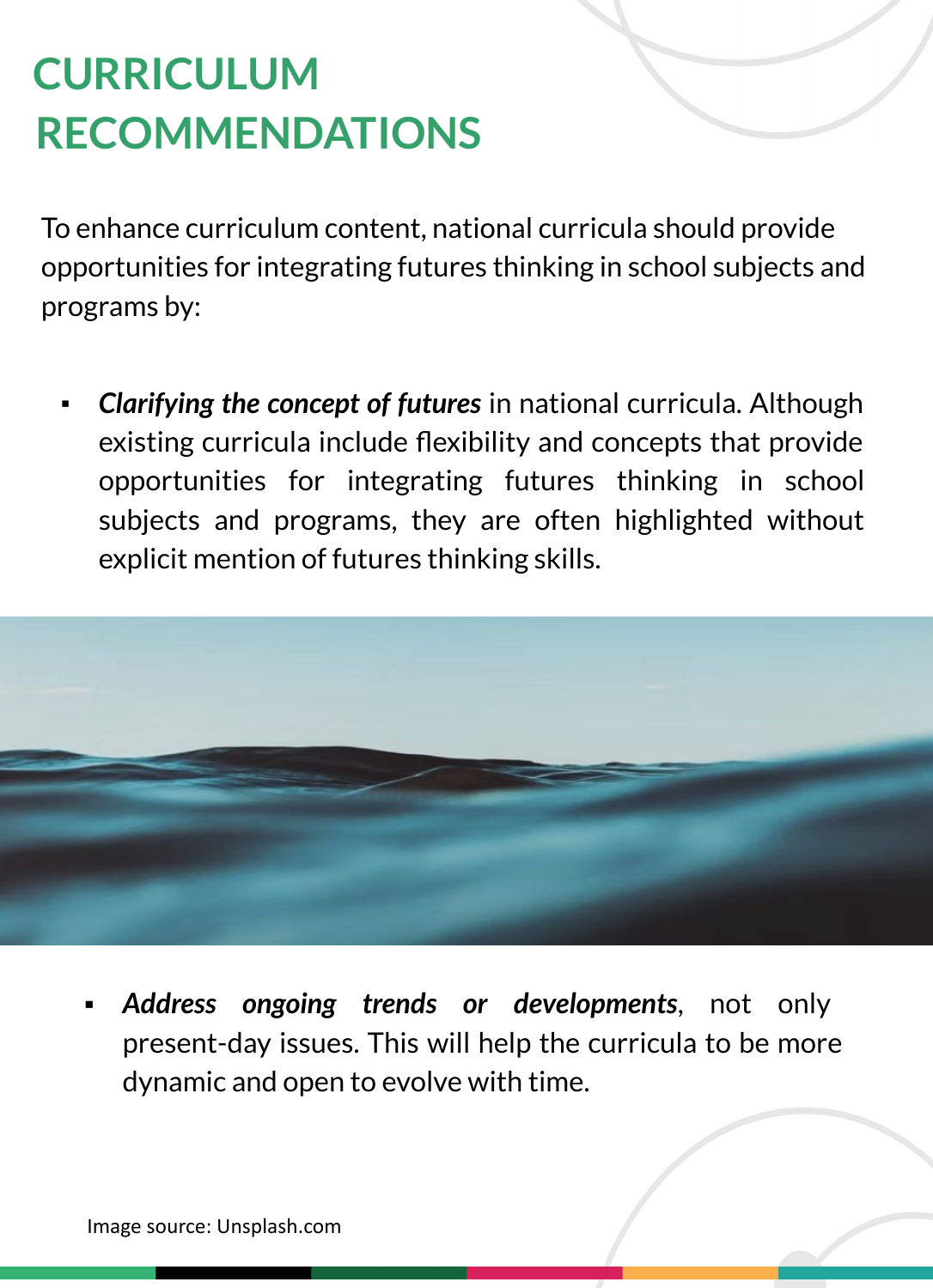# **CURRICULUM RECOMMENDATIONS**

Addressing students' perceptions of time to help students deal *with* complex socio-scientific problems which often cause anxiety and distortions in the perception of time among students. Students tend to create "bubbles of rituals" where they can avoid dealing with otherness and uncertainty.



**Incorporating the five dimensions of Futures Consciousness** in curricular aims in a balanced way. Focusing too much on the personal level of agency beliefs can result in harmful performance stress but combined with an emphasis on openness to alternatives helps seeing there is more than one future and more than one way to get there.